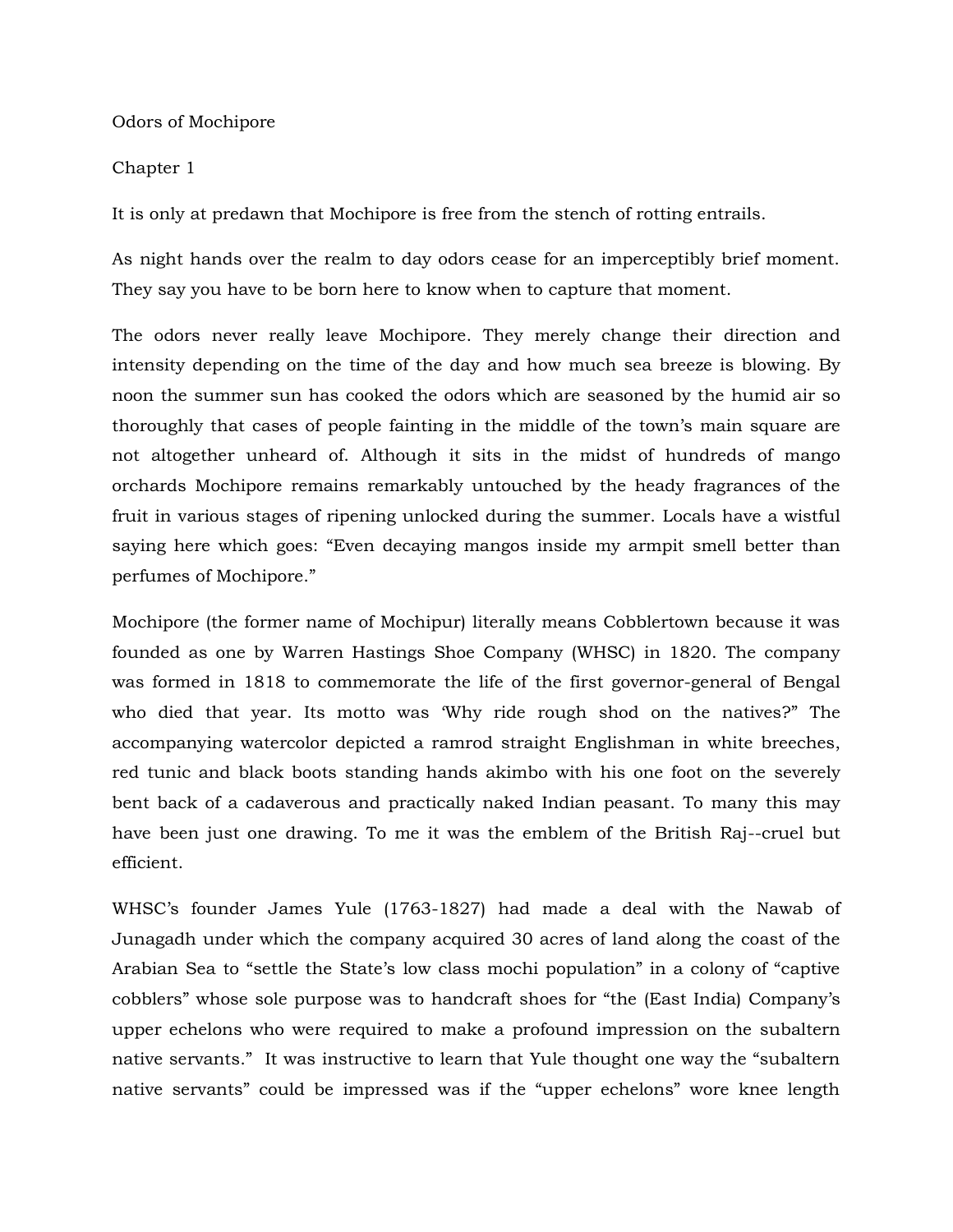boots whose untreated leather made a squeaky noise when the English officers perambulated. They never walked. They always perambulated with an authoritative gait. When an occasional Indian had the temerity to greet an English officer, he would have an ever so slight expression of acknowledgement on his face. The best that anyone ever received by way of a return greeting was when an officer would raise his index finger, which seemed more like a warning or an accusation than a greeting.

"I want the subalterns to be alerted to the presence of their superior officer. He can always harrumph but squeaky boots sound more authoritative," he wrote in one of his diary entries. The practice of wearing boots made from untreated leather was discontinued soon enough in the face of mounting complaints among the Company officers that they left "bloody shoe bites on the delicate English skin."

Several documents exist in the state archives, including a contract between WHSC and Mochipore for the monthly supply of 500 pairs of handcrafted buffalo hide shoes and 300 "mugger" or alligator skin handbags that the company shipped from the Veraval port and sold in fashionable stores in London. Yule first thought of creating a whole township full of mochis when once on his morning walk along the banks of the Jamna River in Delhi his shoe upper came unstuck from the sole after he tripped over a piece of rock on his path. Troubled by Yule's plight a cobbler nearby took out his anvil, hammer, stitching needle and nails and fixed the shoe in 10 minutes. That shoe lasted Yule years. According to British archives, Mochipore became a thriving township within a couple of years after its founding with a population of 15,000 men, women and children. All men in Mochipore were haggard. All women were deprived and emaciated. And all children were unlettered and chronically hungry.

Among the documents found is a letter that Yule wrote to his wife Victoria but never sent. The letter is significant to the story of Firaq Husain Bhama because it makes a reference to the ancestors of the Muslim couple that adopted him in 1952, just five years after India became independent. "Of all the cobblers that I have come across in this strip of a town, Bilawal Husain Bhama is the only one who manages to raise his craft to the level of art. His shoes are like second skin to me," said one of Yule's entries.